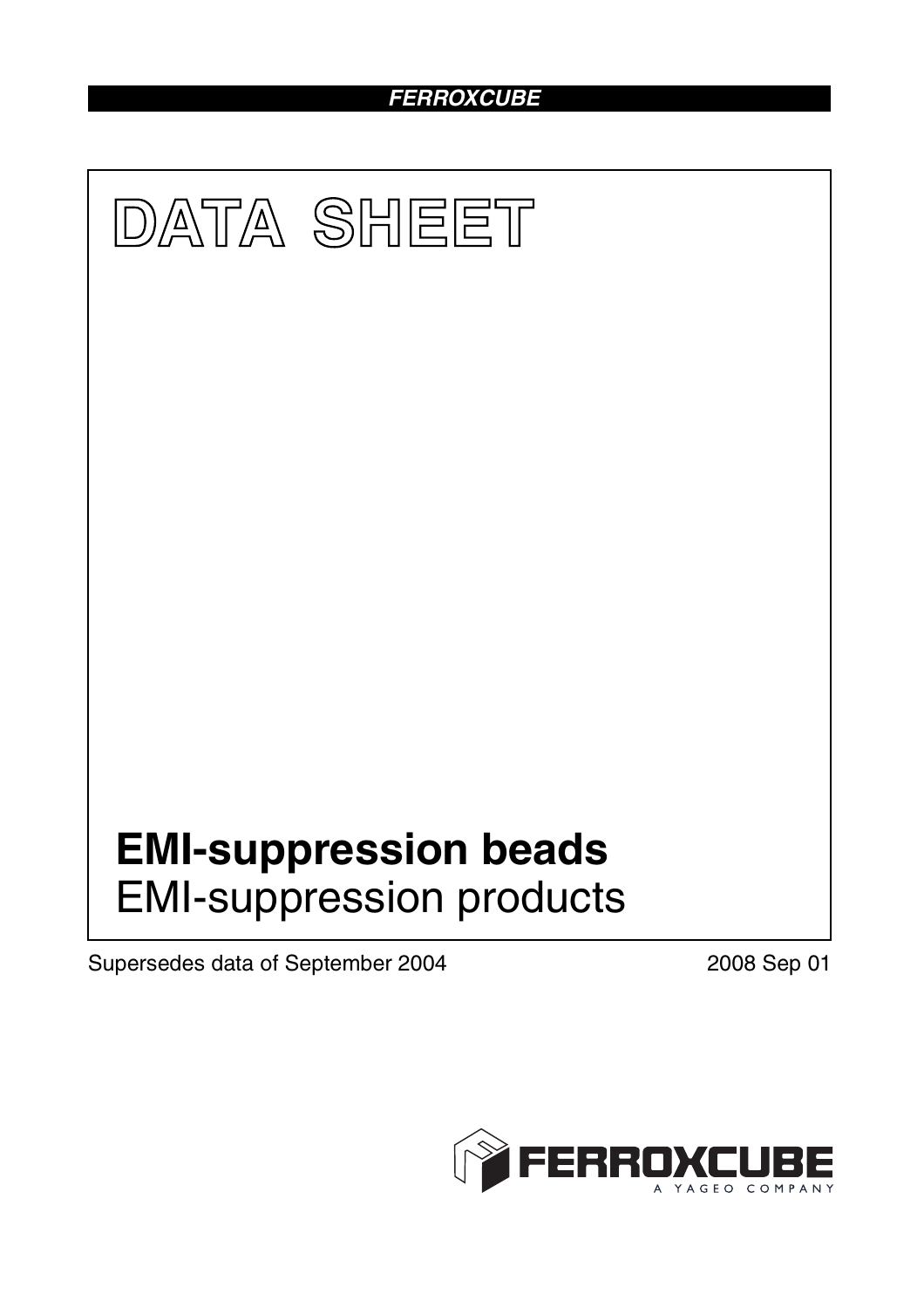# EMI-suppression products EMI-suppression beads

## **EMI-SUPPRESSION BEADS**

Colour marking: 4S2 has a flash of yellow paint.

### **Note**

1. Typical values at 100 MHz,  $|z|_{min}$  is -20%.



For dimensions see Table 1.

Fig.1 EMI suppression bead.

|  |  | Table 1 Grades, parameters and type numbers; see Fig.1 |  |  |  |  |
|--|--|--------------------------------------------------------|--|--|--|--|
|--|--|--------------------------------------------------------|--|--|--|--|

|                  | $ \mathsf{Z}_{\mathsf{typ}} $ ( $\Omega$ ) <sup>(1)</sup> |                          |                          |                          |                          |     |     | <b>DIMENSIONS</b> |                 |                    |                   |          |
|------------------|-----------------------------------------------------------|--------------------------|--------------------------|--------------------------|--------------------------|-----|-----|-------------------|-----------------|--------------------|-------------------|----------|
| <b>GRAD</b><br>Е |                                                           |                          |                          | at frequency (MHz)       |                          |     |     |                   | (mm)            | <b>TYPE NUMBER</b> |                   |          |
|                  | 1                                                         | 3                        | 10                       | 25                       | 30                       | 100 | 300 | D                 | d               | L                  |                   |          |
| <b>3S1</b>       | 24                                                        | 48                       | 49                       |                          | 39                       | 33  | 29  | $3 + 0.1$         | $0.7 + 0.1$     | $4 \pm 0.2$        | BD3/0.7/4-3S1     | $[\sup]$ |
|                  | 41                                                        | 90                       | 91                       | $\overline{\phantom{0}}$ | 74                       | 63  | 55  | $3 \pm 0.1$       | $1 + 0.1/-0.05$ | $10 \pm 0.3$       | BD3/1/10-3S1      | $[\sup]$ |
|                  | 34                                                        | 65                       | 66                       |                          | 53                       | 45  | 40  | $5.1 - 0.3$       | $0.75 + 0.1$    | $4 + 0.2$          | BD5.1/0.8/4-3S1   | $5$      |
|                  | 88                                                        | 156                      | 160                      | $\qquad \qquad -$        | 113                      | 88  | 63  | $5.1 - 0.3$       | $0.75 + 0.1$    | $10 \pm 0.3$       | BD5.1/0.8/10-3S1  |          |
|                  | 16                                                        | 28                       | 40                       | $\qquad \qquad -$        | 33                       | 28  | 25  | $5.1 - 0.3$       | $1.5 + 0.15$    | $4 \pm 0.2$        | BD5.1/1.5/4-3S1   |          |
|                  | 50                                                        | 90                       | 100                      | $\overline{\phantom{0}}$ | 80                       | 69  | 60  | $5.1 - 0.3$       | $1.5 + 0.15$    | $10 \pm 0.3$       | BD5.1/1.5/10-3S1  | $[\sup]$ |
|                  | 13                                                        | 23                       | 30                       | $\overline{\phantom{0}}$ | 25                       | 21  | 19  | $5.1 - 0.3$       | $2 + 0.2$       | $4 + 0.2$          | BD5.1/2/4-3S1     |          |
|                  | 36                                                        | 64                       | 76                       | $\equiv$                 | 61                       | 53  | 46  | $5.1 - 0.3$       | $2 + 0.2$       | $10 \pm 0.3$       | BD5.1/2/10-3S1    | $sup$    |
| 4S <sub>2</sub>  | $\overline{7}$                                            | 20                       | 35                       | $\overline{\phantom{0}}$ | 54                       | 69  | 76  | $1.9 + 0.2$       | $0.8 + 0.2$     | $9.75 - 0.2$       | BD1.9/0.8/9.8-4S2 | $sup$    |
|                  | 3                                                         | 10                       | 28                       |                          | 40                       | 63  | 68  | $3 + 0.1$         | $0.7 + 0.1$     | $4 + 0.2$          | BD3/0.7/4-4S2     |          |
|                  | $\overline{\mathbf{4}}$                                   | 11                       | 23                       | $\overline{\phantom{0}}$ | 31                       | 48  | 54  | $3 + 0.1$         | $1 + 0.1/-0.05$ | $4 \pm 0.2$        | BD3/1/4-4S2       |          |
|                  | 9                                                         | 29                       | 54                       | $\overline{\phantom{0}}$ | 76                       | 119 | 134 | $3 \pm 0.1$       | $1 + 0.1/-0.05$ | $10 \pm 0.3$       | BD3/1/10-4S2      |          |
|                  | $\overline{\phantom{0}}$                                  | $\overline{\phantom{0}}$ | $\overline{\phantom{0}}$ | 27                       | $\overline{\phantom{0}}$ | 40  |     | $3.5 \pm 0.2$     | $1.3 \pm 0.1$   | $3.25 \pm 0.25$    | BD3.5/1.3/3.3-4S2 |          |
|                  | $\overline{\phantom{0}}$                                  | $\overline{\phantom{0}}$ | $\overline{\phantom{0}}$ | 47                       | $\overline{\phantom{0}}$ | 60  |     | $3.5 \pm 0.2$     | $1.3 \pm 0.1$   | $6 + 0.25$         | BD3.5/1.3/6-4S2   |          |
|                  | $\equiv$                                                  |                          | $\equiv$                 | 89                       | $\frac{1}{2}$            | 125 |     | $3.5 \pm 0.2$     | $1.3 \pm 0.1$   | $12.7 \pm 0.35$    | BD3.5/1.3/13-4S2  |          |
|                  | $6\phantom{1}$                                            | 19                       | 38                       |                          | 55                       | 85  | 96  | $5.1 - 0.3$       | $0.75 + 0.1$    | $4 + 0.2$          | BD5.1/0.8/4-4S2   |          |
|                  | 15                                                        | 50                       | 94                       | $\overline{\phantom{0}}$ | 138                      | 213 | 238 | $5.1 - 0.3$       | $0.75 + 0.1$    | $10 \pm 0.3$       | BD5.1/0.8/10-4S2  | $[\sup]$ |
|                  | $\overline{\mathbf{4}}$                                   | 13                       | 25                       | $\qquad \qquad -$        | 34                       | 51  | 59  | $5.1 - 0.3$       | $1.5 + 0.15$    | $4 \pm 0.2$        | BD5.1/1.5/4-4S2   |          |
|                  | 9                                                         | 31                       | 56                       | $\overline{\phantom{0}}$ | 85                       | 130 | 145 | $5.1 - 0.3$       | $1.5 + 0.15$    | $10 \pm 0.3$       | BD5.1/1.5/10-4S2  |          |
|                  | $\mathbf{3}$                                              | 10                       | 19                       |                          | 25                       | 40  | 45  | $5.1 - 0.3$       | $2 + 0.2$       | $4 \pm 0.2$        | BD5.1/2/4-4S2     |          |
|                  | $\overline{\phantom{0}}$                                  |                          | 34                       | $\qquad \qquad -$        |                          | 78  |     | $5.1 - 0.3$       | $2 + 0.2$       | $7.1 \pm 0.2$      | BD5.1/2/7.1-4S2   |          |
|                  | 8                                                         | 19                       | 38                       |                          | 64                       | 100 | 111 | $5.1 - 0.3$       | $2 + 0.2$       | $10 \pm 0.3$       | BD5.1/2/10-4S2    | $5$      |
|                  | $\qquad \qquad -$                                         | $\qquad \qquad -$        | $\overline{\phantom{0}}$ | 135                      | $\overline{\phantom{0}}$ | 200 |     | $6.35 \pm 0.15$   | $2.95 + 0.45$   | $25.4 \pm 0.75$    | BD6.4/3/25-4S2    |          |
|                  | $\overline{\phantom{0}}$                                  | $\overline{\phantom{0}}$ | $\equiv$                 | 63                       | $\equiv$                 | 92  |     | $7.65 - 0.25$     | $2.25 + 0.25$   | $7.55 \pm 0.25$    | BD7.7/2.3/7.6-4S2 |          |
|                  | 5                                                         | 18                       | 34                       |                          | 48                       | 71  | 81  | $8 + 0.2$         | $1.5 + 0.15$    | $4 + 0.2$          | BD8/1.5/4-4S2     |          |
|                  | 13                                                        | 43                       | 88                       | $\overline{\phantom{0}}$ | 116                      | 181 | 201 | $8 \pm 0.2$       | $1.5 + 0.15$    | $10 \pm 0.3$       | BD8/1.5/10-4S2    |          |
|                  | 5                                                         | 13                       | 25                       | $\overline{\phantom{0}}$ | 39                       | 61  | 69  | $8 \pm 0.2$       | $2 + 0.2$       | $4 \pm 0.2$        | BD8/2/4-4S2       |          |
|                  | 11                                                        | 35                       | 69                       | $\qquad \qquad -$        | 96                       | 151 | 168 | $8 \pm 0.2$       | $2 + 0.2$       | $10 \pm 0.3$       | BD8/2/10-4S2      |          |
|                  | 3                                                         | 10                       | 19                       |                          | 28                       | 43  | 48  | $8 \pm 0.2$       | $3 + 0.2$       | $4 \pm 0.2$        | BD8/3/4-4S2       |          |
|                  | 8                                                         | 25                       | 50                       | $\overline{a}$           | 69                       | 106 | 119 | $8 \pm 0.2$       | $3 + 0.2$       | $10 \pm 0.3$       | BD8/3/10-4S2      |          |